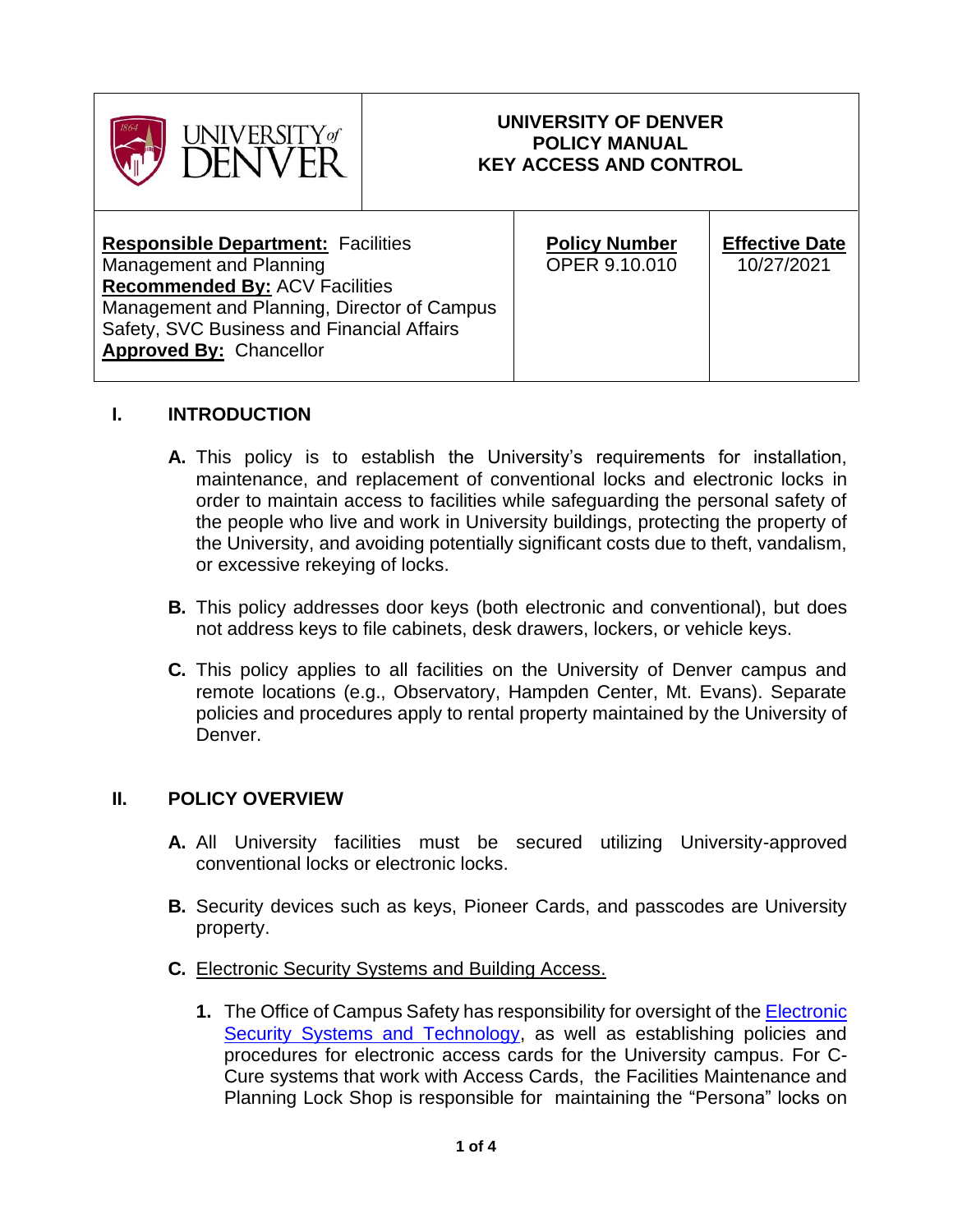interior doors and coordinates with Campus Safety on the electronic access systems for all exterior doors**.**

**2.** The Electronic Security System with electronic access card readers will allow for monitored access to most buildings on the University campus.

# **D.** Lock and Key Control.

- **1.** The Office of Facilities Management and Planning Department is responsible for developing and maintaining the conventional lock and key control system. This includes card reader door locks that are not part of the C-Cure access system.
- **2.** All lock and key work, including but not limited to, making and issuing keys, rekeying locks, replacing and/or repairing locks and related equipment, shall be done by or through the Office of Facilities Management and Planning.
- **3.** Keys are and remain at all times the property of the University.
- **4.** Departments are financially responsible for the costs of key issuance and loss, as well as any rekeying or other work necessary to maintain security.
- **5.** Keys will be issued by Facilities Management and Planning based upon demonstrated need for access and input from the department's key manager. The lowest level of key will be issued that provides the level of access needed (e.g., change key, area master, outside door key, office key, area master).
- **6.** Persons issued keys are responsible for their safekeeping.
- **7.** Keys shall not be loaned, borrowed or transferred without proper authority and documentation by Facilities Management and Planning.
- **8.** Keys may not be duplicated under any circumstances, except by Facilities Management and Planning.
- **9.** Lost or stolen keys must be reported immediately to Facilities Management and Planning and the Office of Campus Safety. Charges for replacement of keys, rekeying and emergency call-outs will be assessed, based upon the fee chart established by Facilities Management and Planning. *See* [https://www.du.edu/facilities/policies/index.html.](https://www.du.edu/facilities/policies/index.html)
- **10.**Fees for a lost or stolen key are charged to the individual responsible for the key.
- **11.**Keys must be returned to Facilities Management and Planning upon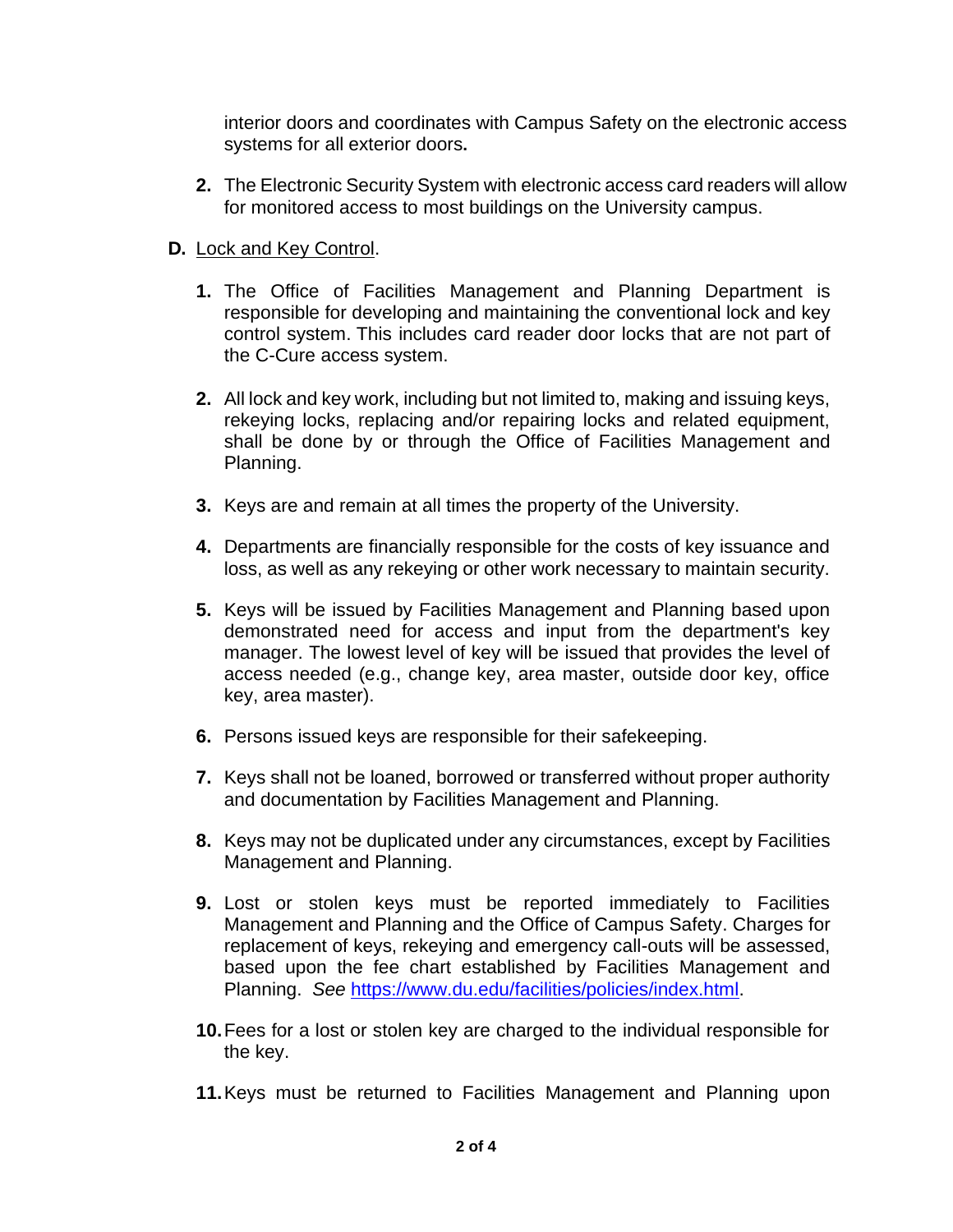leaving employment or at the end of the individual's need for a key.

- **12.**A key charge and re-core if needed will be charged to the department for keys not returned to Facilities Management and Planning. Departments may, in turn, request that the Payroll Office deduct this charge from the employee's final paycheck if key(s) are not returned by the end of the employee's employment.
- **13.**Requests to rekey at a residence hall room because of the loss of a key will be done, using a temporary rekey, the same day, due to concerns for safety of the resident. The temporary rekey will be replaced when time permits.

### **III. PROCESS OVERVIEW**

- **A.** *The Office of Campus Safety* is responsible for oversight of University security programs, and for performing security assessments, including review and approval of security access requests.
	- **1.** Access cards (also referred to as C-Cure Cards or Pioneer ID cards), are issued to University students and employees as official identification for individuals working and/or attending the University and to access University buildings.
	- **2.** Door access technology is included in the card design and works with either a contactless reader or a magnetic stripe reader.
	- **3.** The Pioneer ID Card Office issues Pioneer ID cards, replacement cards, and provides general support for Pioneer Card questions and issues.
	- **4.** Access Coordinators manage door access for special activities outside normal operations, authorize individual access for University buildings, and notify Campus Safety when service/maintenance is required for the access control system.
- **B.** *Facilities Management and Planning* is responsible for:
	- a. Creating and maintaining the University's Lock and Key Control system, including schematics, codes, service equipment, and product standards;
	- b. Establishing policies and procedures to implement this policy and to make such policies and procedures available on the Facilities Management and Planning (FMP) [website;](https://www.du.edu/facilities/policies/index.html) <https://www.du.edu/facilities/>
	- c. Maintaining in a safe and secure manner for all facilities the master and original keys and related hardware and documentation; and
	- d. Issuing keys and keeping key information on file, including: